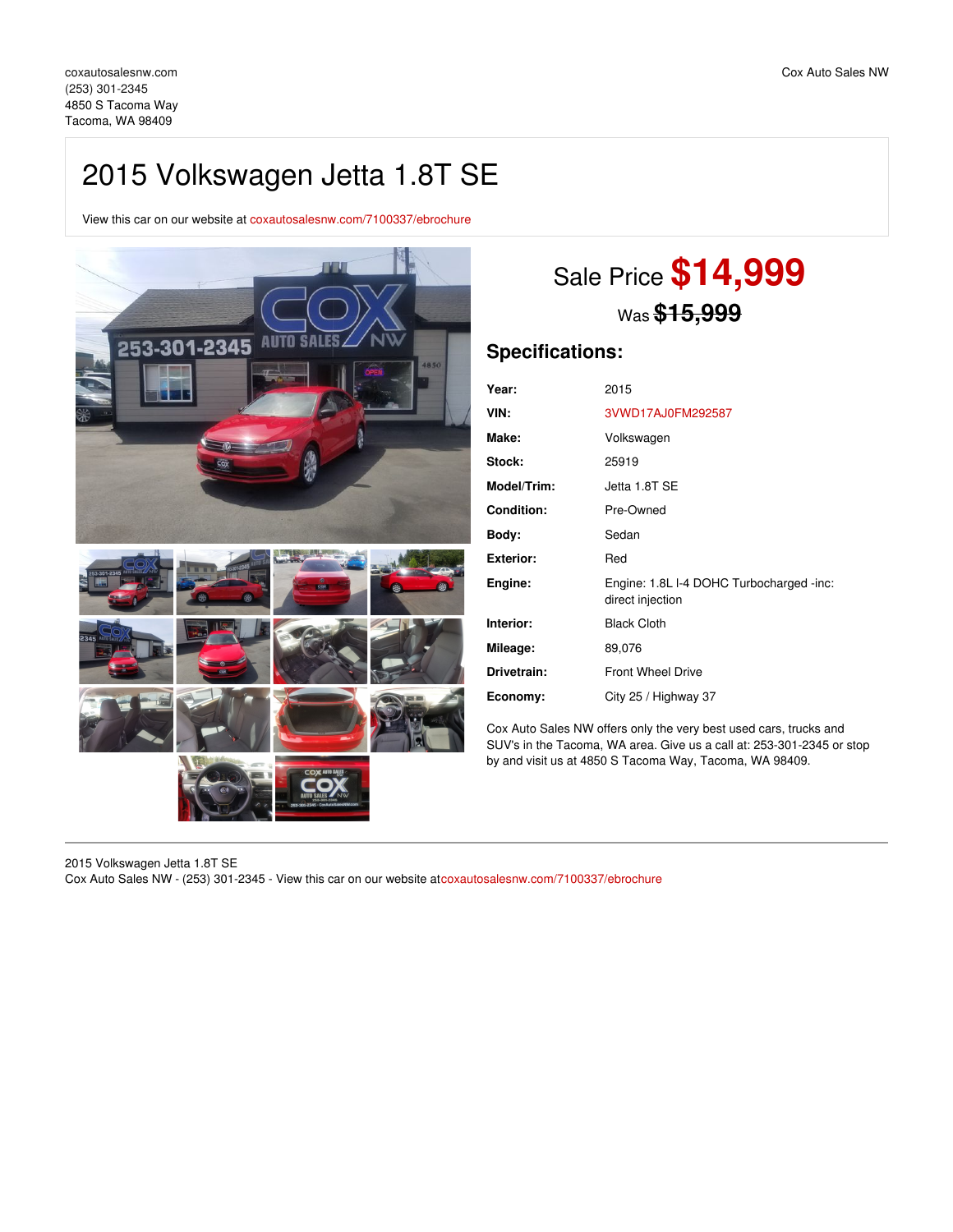

#### 2015 Volkswagen Jetta 1.8T SE

Cox Auto Sales NW - (253) 301-2345 - View this car on our website at[coxautosalesnw.com/7100337/ebrochure](https://coxautosalesnw.com/vehicle/7100337/2015-volkswagen-jetta-1-8t-se-tacoma-wa-98409/7100337/ebrochure)

## **Installed Options**

## **Interior**

- 1 Seatback Storage Pocket 2 12V DC Power Outlets
- 6-Way Driver Seat -inc: Manual Recline, Height Adjustment and Fore/Aft Movement
- 6-Way Passenger Seat -inc: Manual Recline, Height Adjustment and Fore/Aft Movement
- 60-40 Folding Bench Front Facing Fold Forward Seatback Rear Seat Air Filtration
- Analog Appearance- Cargo Space Lights- Carpet Floor Trim- Cloth Seat Trim
- Cruise Control w/Steering Wheel Controls- Day-Night Rearview Mirror
- Delayed Accessory Power- Driver / Passenger And Rear Door Bins
- Driver And Passenger Visor Vanity Mirrors Driver Foot Rest- Engine Immobilizer
- FOB Controls -inc: Cargo Access- Fade-To-Off Interior Lighting
- Front And Rear Map Lights- Front Cupholder- Full Carpet Floor Covering
- Full Cloth Headliner
- Full Floor Console w/Covered Storage, Mini Overhead Console w/Storage and 2 12V DC Power Outlets
- Gauges -inc: Speedometer, Odometer, Tachometer, Trip Odometer and Trip Computer
- HVAC -inc: Underseat Ducts- Heated Front Bucket Seats- Illuminated Locking Glove Box
- Interior Trim -inc: Metal-Look Instrument Panel Insert, Metal-Look Door Panel Insert and Chrome/Metal-Look Interior Accents
- Manual Adjustable Front Head Restraints and Manual Adjustable Rear Head Restraints
- Manual Air Conditioning- Manual Tilt/Telescoping Steering Column
- Outside Temp Gauge- Power 1st Row Windows w/Front And Rear 1-Touch Up/Down
- Power Door Locks w/Autolock Feature- Power Fuel Flap Locking Type
- Power Rear Windows- Proximity Key For Push Button Start Only Rear Cupholder
- Redundant Digital Speedometer
- Remote Keyless Entry w/Integrated Key Transmitter, Illuminated Entry and Panic Button
- Remote Releases -Inc: Power Cargo Access- Seats w/Cloth Back Material
- Sliding Front Center Armrest- Trip Computer- Urethane Gear Shifter Material

**Exterior**